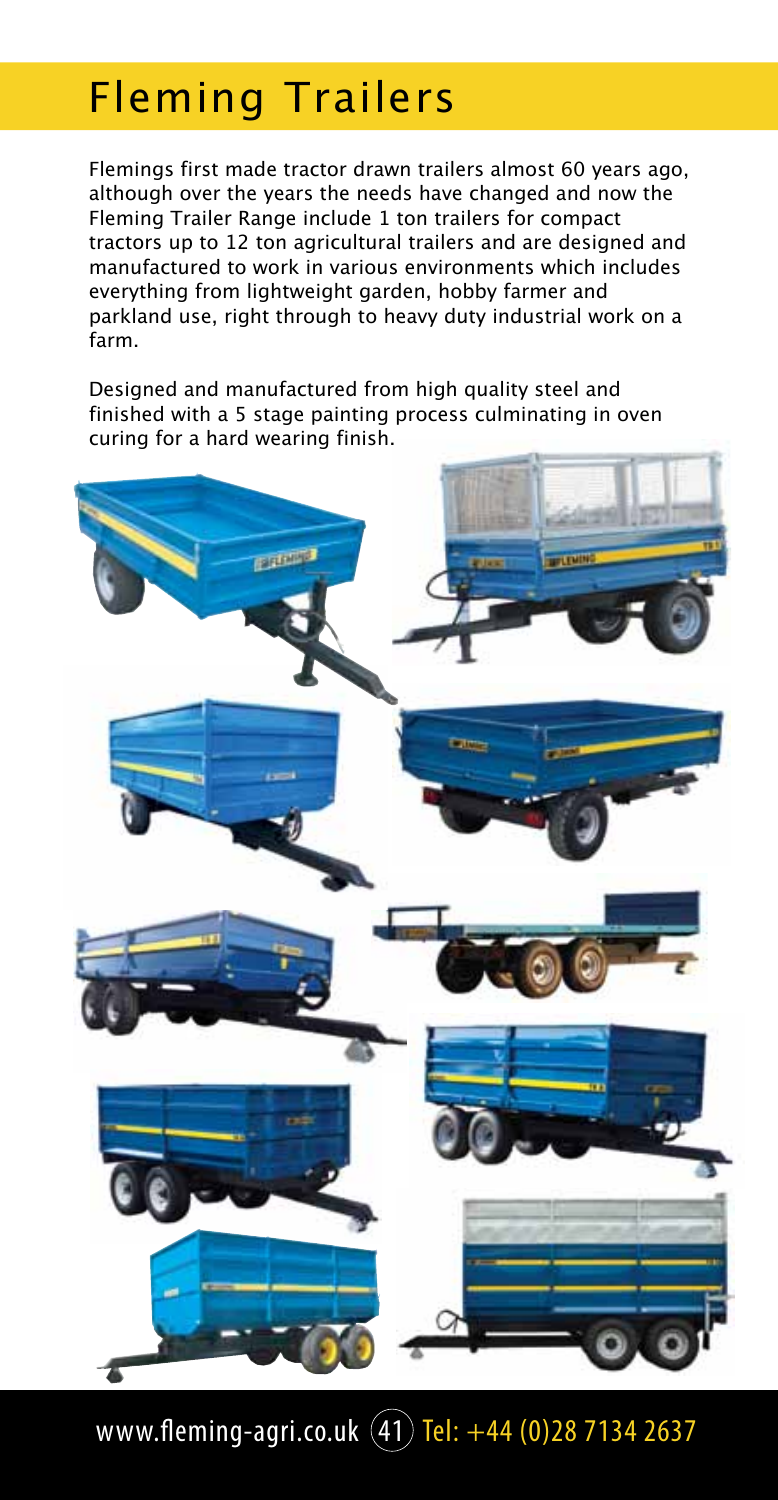## Compact Tipping Trailers

### TR1 & TR2 Tipping Trailers



- All sides are removable
- High tip for clean unloading  $\bullet$
- Reinforced sides and hinge points  $\bullet$
- Reinforced Floor and side chimes fabricated in one  $\bullet$ piece for extra strength
- Structural steel chassis with 5 stud axle  $\bullet$
- Galvanised Mesh sides Optional on TR1, TR2 & TR4
- TR1 1500kg capacity  $\bullet$
- TR2 2000kg capacity

| Model       | <b>Sides</b><br><b>Height</b> | Floor<br><b>Thickness</b> | <b>Body</b><br>Length | Width             | <b>Loading</b><br><b>Height</b> |
|-------------|-------------------------------|---------------------------|-----------------------|-------------------|---------------------------------|
| <b>TR1</b>  | 325mm                         | 2.5 <sub>mm</sub>         | 1.91 <sub>m</sub>     | 1.22 <sub>m</sub> | 0.68 <sub>m</sub>               |
| <b>TR 2</b> | 360mm                         | 3 <sub>mm</sub>           | 2.6 <sub>m</sub>      | 1.37 <sub>m</sub> | 0.8 <sub>m</sub>                |

| Model       | <b>Lights</b>   | <b>Brakes</b> | <b>Unladen</b><br><b>Weight</b> | <b>Wheel Size</b><br><b>Standard</b> | <b>Wheel Size</b><br><b>Optional</b> |
|-------------|-----------------|---------------|---------------------------------|--------------------------------------|--------------------------------------|
| <b>TR1</b>  | <b>NO</b>       | <b>NO</b>     | 347kg                           | 23/10.5/12                           | N/A                                  |
| <b>TR 2</b> | <b>Optional</b> | Optional      | 496ka                           | 10/80/12                             | 26/12/12                             |

www.fleming-agri.co.uk  $\left( 42\right)$  Tel: +44 (0)28 7134 2637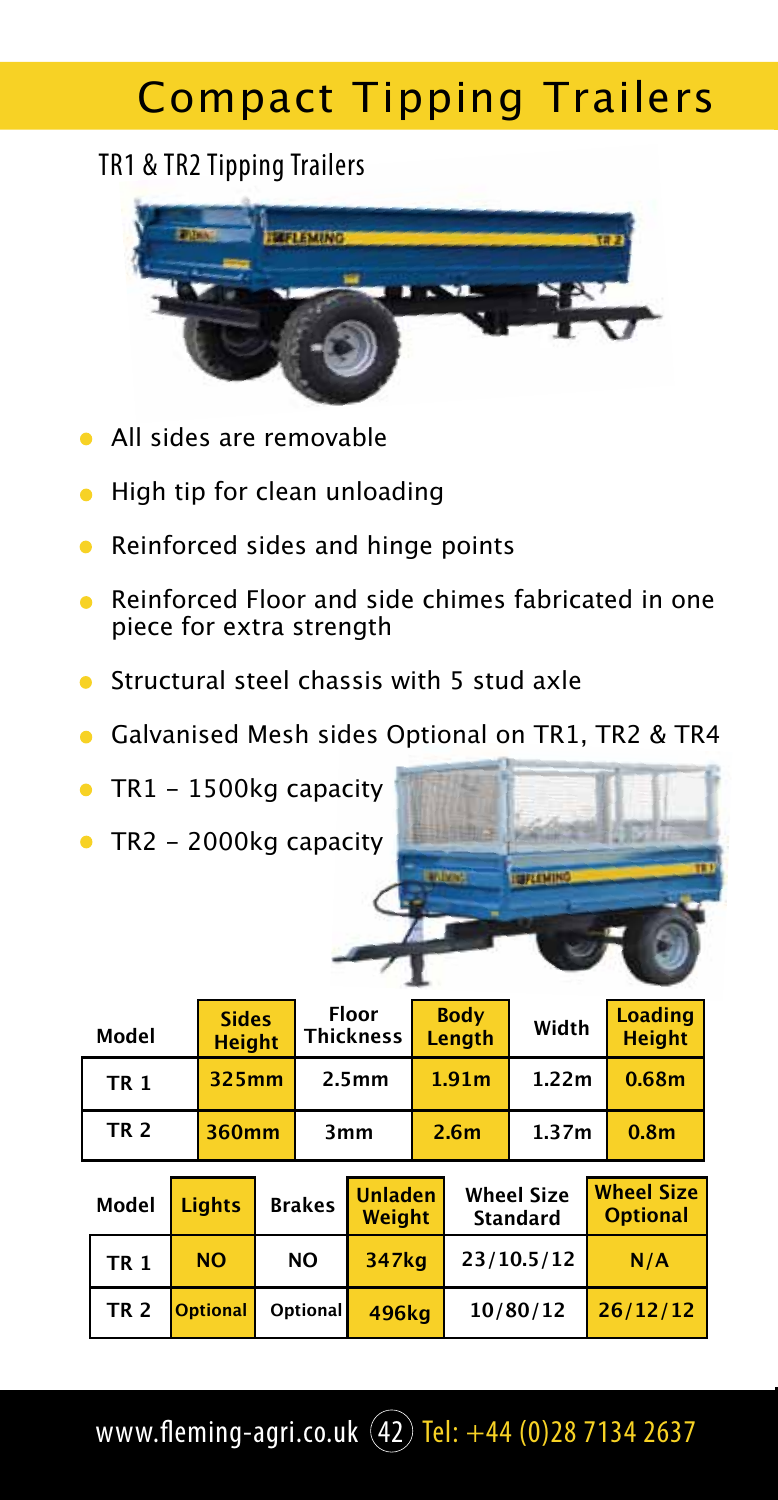### TR4 & TR6 Tipping Trailers

**BELLING** 

Grain sides optional for TR4,TR6 and TR8

- **Ideal general purpose trailers.**
- Reinforced sides and hinge points.
- High tip for clean unloading
- Hydraulic brakes & lights as standard
- **C** Lights fitted in protective channel.
- Slim-line reinforced draw-bar with hose and cable stand as standard.
- All 4 sides are removable and are fabricated in one piece (no water traps).
- **4mm Reinforced floor and side chimes** fabricated in one piece for extra strength.
- Galvanised mesh sides optional.
- **Grain sides Optional.**

TR4 Trailer

- 4000 Kg capacity
- Size 3m x 1.9m x 0.56m (10ft x 6ft 6" x 22")

TR6 Trailer

- 6000 Kg capacity
- Size 3.7m x 2.15 x 0.56m (12ft x 7ft x 22")

| Model      | <b>Sides</b><br><b>Height</b> | <b>Floor</b><br>Thickness | <b>Body</b><br>Lenath | Width            | <b>Loading</b><br><b>Height</b> |
|------------|-------------------------------|---------------------------|-----------------------|------------------|---------------------------------|
| <b>TR4</b> | 560mm                         | 4mm                       | 3m                    | 1.9 <sub>m</sub> | 0.95 <sub>m</sub>               |
| <b>TR6</b> | 560mm                         | 4mm                       | 3.76m                 | 2.15m            | 1 <sub>m</sub>                  |

| Model      | <b>Lights</b> |            | Brakes Unladen<br><b>Weight</b> | <b>Wheel Size</b><br><b>Standard</b> | <b>Wheel Size</b><br><b>Optional</b> |
|------------|---------------|------------|---------------------------------|--------------------------------------|--------------------------------------|
| <b>TR4</b> | <b>YES</b>    | <b>YES</b> | 975kg                           | $10/75/15.3$ $11.5/80/15.3$          |                                      |
| <b>TR6</b> | <b>YFS</b>    | <b>YES</b> | 1464kg                          | $12.5/80/15.3$ 400/16/15.5           |                                      |

www.fleming-agri.co.uk  $(43)$  Tel:  $+44$  (0)28 7134 2637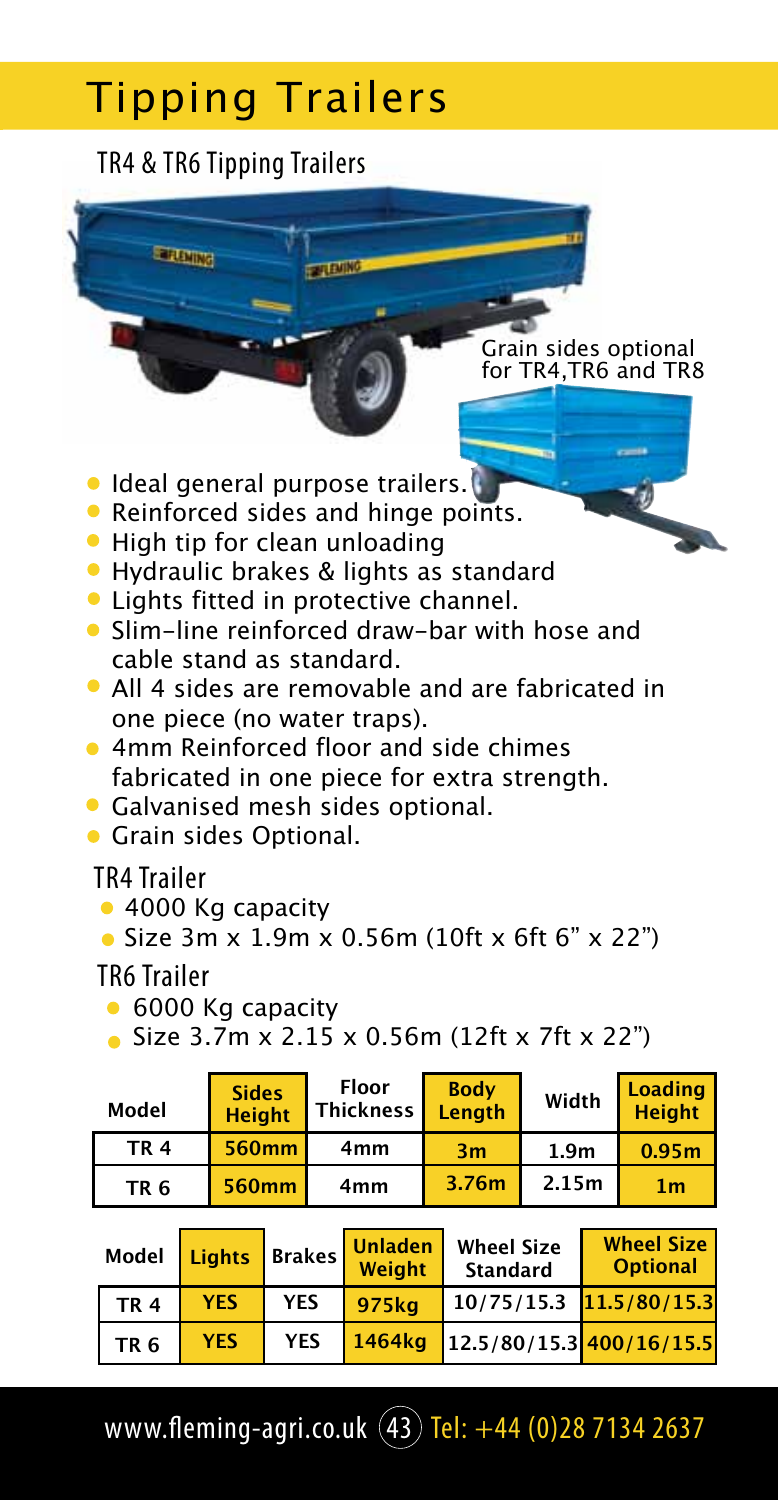### TR8 Trailer

#### TR8 Trailer

- Ideal general purpose trailer with a large  $\bullet$ capacity of 8000kg
- Reinforced half sides for easy fitting  $\bullet$ with reinforced hinge points
- All 4 side of the trailer are removable
- $\bullet$  High tip for clean unloading
- 3 stage Tipping Hyd. cylinder
- **•** Hydraulic brakes & lights and reflective triangles as standard.
- **•** Lights fitted in protective channel
- **H D 180mm structural chassis** with 12.5/80 - 15.3 tyres as standard on 6 stud axles Tandem H.D parabolic spring suspension for smooth working operation
- **Spring suspension creates less stress on the** trailer structure resulting in longer maintenance free operation
- Slim-line reinforced draw-bar with galvanised parking shoe, hose and cable stand as standard
- **•** Optional Grain sides
- **•** Optional bale extension.
- 4m x 2.15 x 0.56m (13ft x 7ft x 22")



www.fleming-agri.co.uk  $(44)$  Tel:  $+44$  (0)28 7134 2637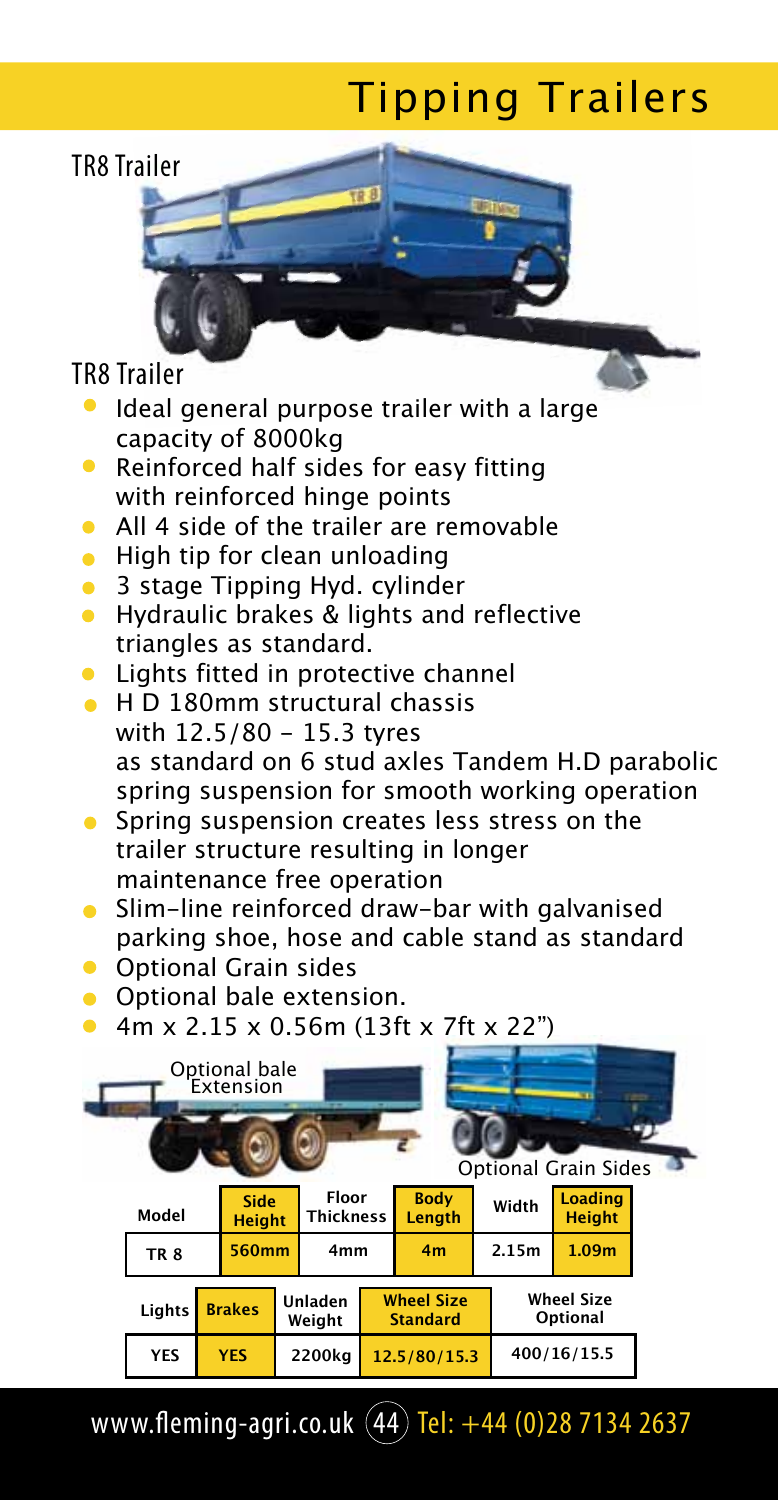### 8 Ton Monocoque Tipping Trailer (TR8M)



- Solid construction Monocoque body for extra strength
- $\bullet$ High tip tapered body for clean unloading with H.D
- $\bullet$ 3 stage Tipping Hyd cylinder
- Structural steel 180mm channel chassis with  $\bullet$
- 6 stud axles on  $12.5/80/15.3$  tyres
- Heavy duty reinforced 4m floor  $\bullet$
- High tip for clean unloading 3 stage Tipping Hyd. cylinder  $\bullet$
- **Large capacity 8000Kg 10cu.m** 4.1m x 2.2m x 1.26m (13ft5" x 7ft2" 4ft)
- Extra high sides 1260mm (49")
- **Brakes, Lights and reflective triangles are standard.**
- Lights positioned inside heavy duty structural channel  $\bullet$
- **Tandem H.D parabolic spring suspension for smooth** working, creating less stress on the trailer structure resulting in longer maintenance free operation
- Optional  $400/16 15.5$  tyres
- **Optional tarpaulin Cover**

| Model        | <b>Side</b><br><b>Height</b> | Floor<br>Thickness | <b>Body</b><br>Lenath | Width | Loading<br><b>Height</b> |
|--------------|------------------------------|--------------------|-----------------------|-------|--------------------------|
| <b>TR 8M</b> | 126cm                        | 4mm                | 4 <sub>m</sub>        | 2.15m | 2.3 <sub>m</sub>         |

|            | Lights <b>Brakes</b> | Unladen<br>Weight | <b>Wheel Size</b><br><b>Standard</b> | <b>Wheel Size</b><br>Optional |
|------------|----------------------|-------------------|--------------------------------------|-------------------------------|
| <b>YES</b> | <b>YES</b>           | 2300kg            | 12.5/80/15.3                         | 400/16/15.5                   |

www.fleming-agri.co.uk  $(45)$  Tel:  $+44$  (0)28 7134 2637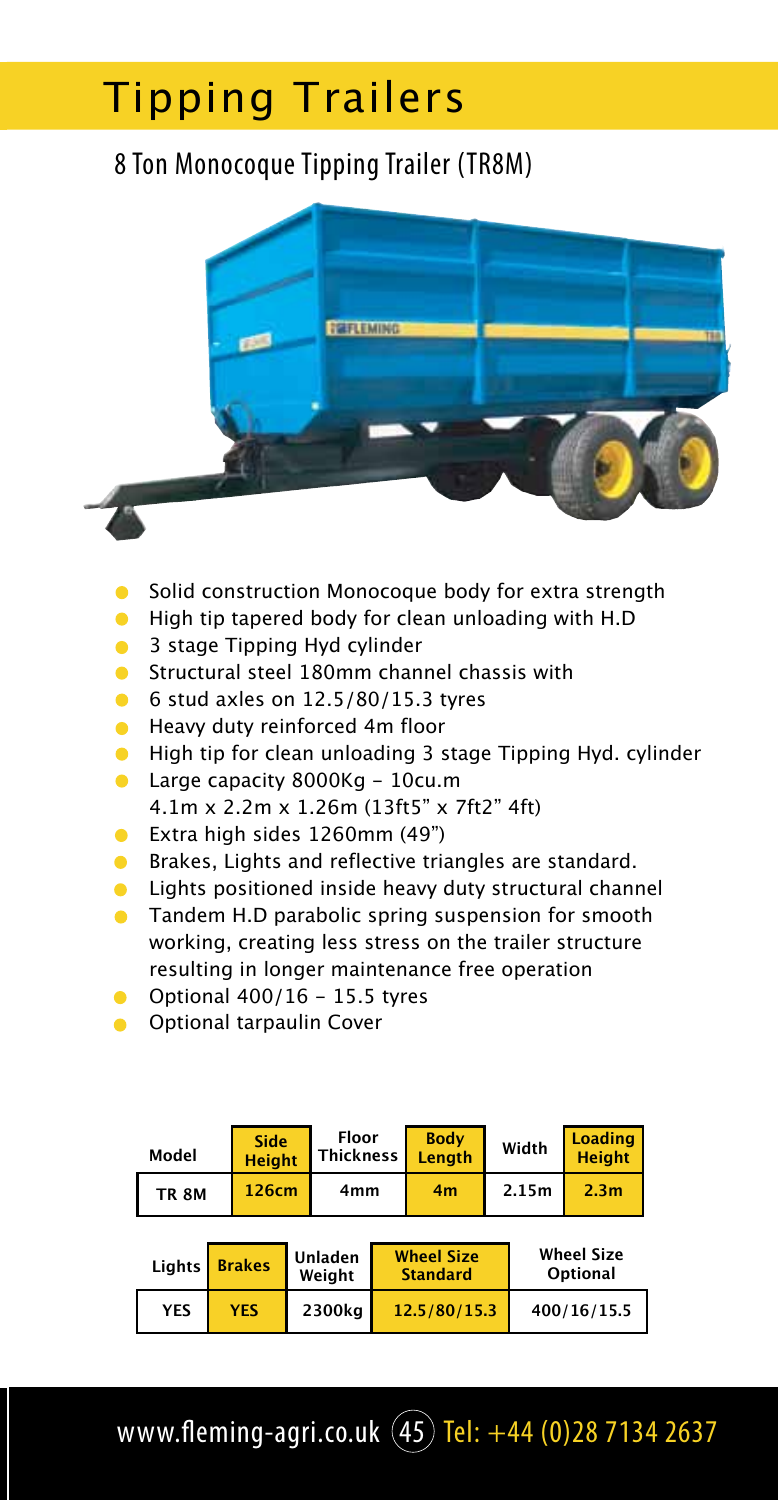### 10 Ton Tipping Trailer (TR10)

- $\bullet$  Ideal general purpose trailer with a large capacity of 10,000kg
- Reinforced half sides for easy fitting with reinforced hinge points
- All 4 side of the trailer are removable
- High tip for clean unloading with high specification H.D 3 stage Tipping Hyd. cylinder
- **•** Hydraulic brakes & lights and reflective triangles as standard.
- **C** Lights fitted in protective channel
- **•** Spring suspension creates less stress on the trailer structure resulting in longer maintenance free operation
- Slim-line reinforced draw-bar with galvanised parking shoe, hose and cable stand as standard
- 4.35m x 2.23m x 60cm (14ft3" x 7ft2" X 2ft)
- **Optional Grain sides**
- **O** Optional bale extension.

#### 10 Ton Monocoque Tipping Trailer (TR10M)

- **Solid construction Monocoque body for extra strength**
- **Large capacity of 10000kg**
- 4.35m x 2.25m x 1.2m (14ft3" x 7ft2" x 4ft)
- **Structural steel 180mm channel chassis with 6 stud** axles on 385/55/22.5 tyres
- **Tarpaulin Cover**

| Model         | <b>Sides</b><br><b>Height</b> | <b>Floor</b><br><b>Thickness</b> | <b>Body</b><br>Length | Width            | <b>Loading</b><br><b>Height</b> |  |
|---------------|-------------------------------|----------------------------------|-----------------------|------------------|---------------------------------|--|
| <b>TR 10</b>  | 600mm                         | 5 <sub>mm</sub>                  | 4.35m                 | 2.25m            | 1.78m                           |  |
| <b>TR 10M</b> | 1200mm                        | 5 <sub>mm</sub>                  | 4.35m                 | 2.4 <sub>m</sub> | 2.39m                           |  |

| Model             |            |            | l Lights Brakes Unladen<br>Weight | <b>Wheel Size</b><br><b>Standard</b> | <b>Wheel Size</b><br><b>Optional</b> |
|-------------------|------------|------------|-----------------------------------|--------------------------------------|--------------------------------------|
| $TR$ 10           | <b>YES</b> | <b>YES</b> |                                   | $2.9$ Ton 385/55/22.5                | 500/50/17                            |
| TR <sub>10M</sub> | <b>YFS</b> | <b>YES</b> |                                   | $3.2$ Ton 385/55/22.5                | 500/50/17                            |

www.fleming-agri.co.uk (46) Tel: +44 (0)28 7134 2637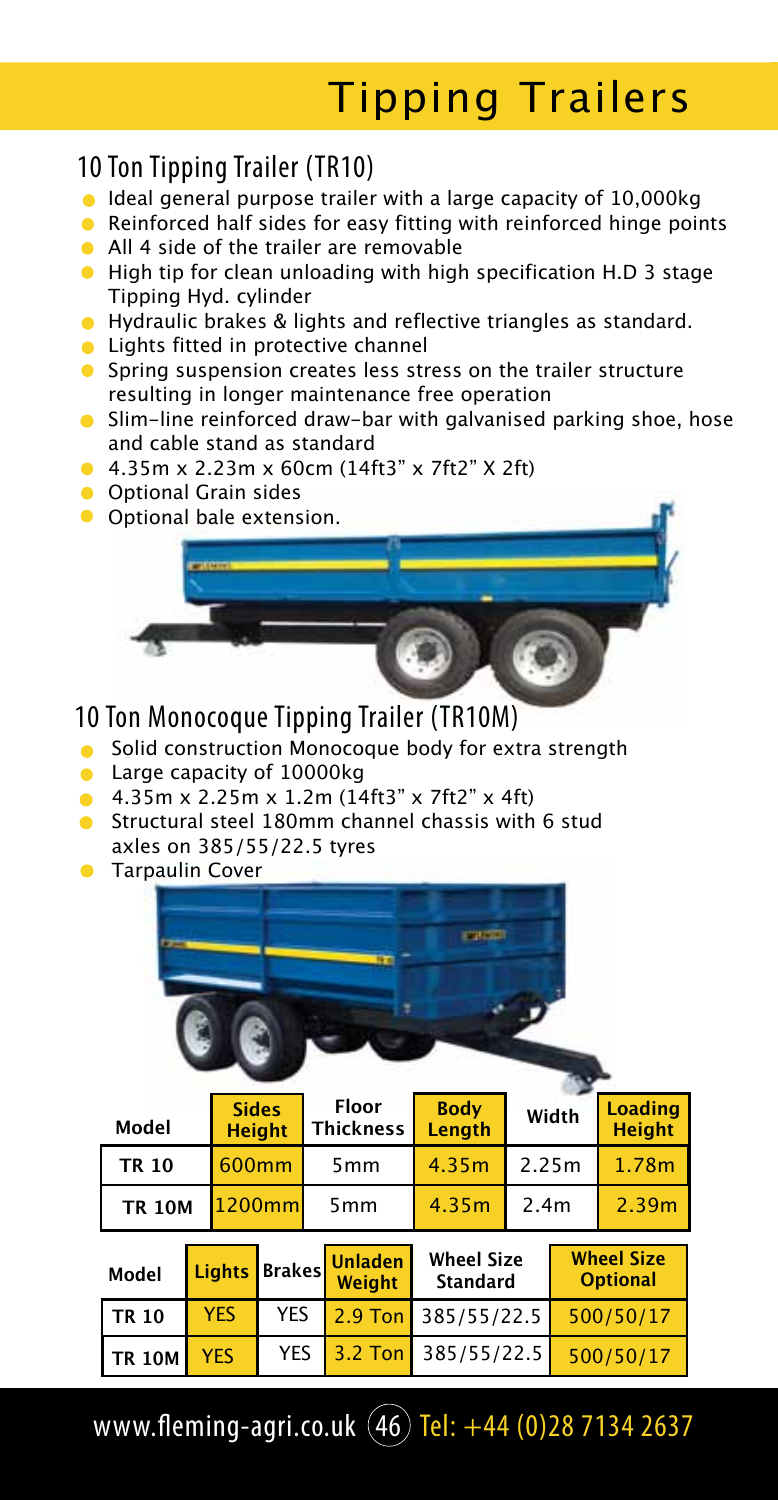### 12 Ton Monocoque Tipping Trailer (TR12)



- **Heavy Duty 12,000kg Agricultural trailer designed to satisfy** the requirements of modern trailer operations.
- All chassis and body parts are manufactured from high tensile steel plate and hollow section to help reduce weight and increase payload without compromising structural strength.
- Unique design sprung draw bar provides excellent ride characteristics working in combination with the multi leaf spring bogie suspension to reduce stress on the towing vehicle and operator.
- **•** Tapered body and twin heavy duty tipping rams ensure a fast and clean unloading time with all hydraulic pipes safely concealed within the chassis.
- 8 stud heavy duty axle, brakes and lights.
- 40mm EN8 towing eye, skid and skid carrier
- **•** Hydraulic hose carrier and access ladder.

#### **Options include:**

- **•** Hydraulic back door complete with locking safety valve to avoid accidental spillage.
- **Galvanised silage extension kit complete with swinging back** door and automatic trip.
- $\bullet$  550/45/22.5 flotation tyres.
- **•** Front viewing window
- **Grain chute**
- **Tarpaulin cover**

#### Galvanised Silage Extension kit Hyd Back Door

| Model        |               |        | <b>Sides</b><br><b>Height</b> |                 | <b>Floor</b><br><b>Thickness</b>     |               | Width                         | <b>Loading</b><br><b>Height</b> |
|--------------|---------------|--------|-------------------------------|-----------------|--------------------------------------|---------------|-------------------------------|---------------------------------|
| <b>TR 12</b> |               | 1305mm |                               | 5 <sub>mm</sub> |                                      | 5140mm 2400mm |                               | 2520mm                          |
| Lights       | <b>Brakes</b> |        | Unladen<br>Weight             |                 | <b>Wheel Size</b><br><b>Standard</b> |               | <b>Wheel Size</b><br>Optional |                                 |
| Yes          |               | Yes    |                               | <b>4.2 Ton</b>  |                                      | 385/65/22.5   |                               | 550/45/22.5                     |

www.fleming-agri.co.uk  $(47)$  Tel:  $+44$  (0)28 7134 2637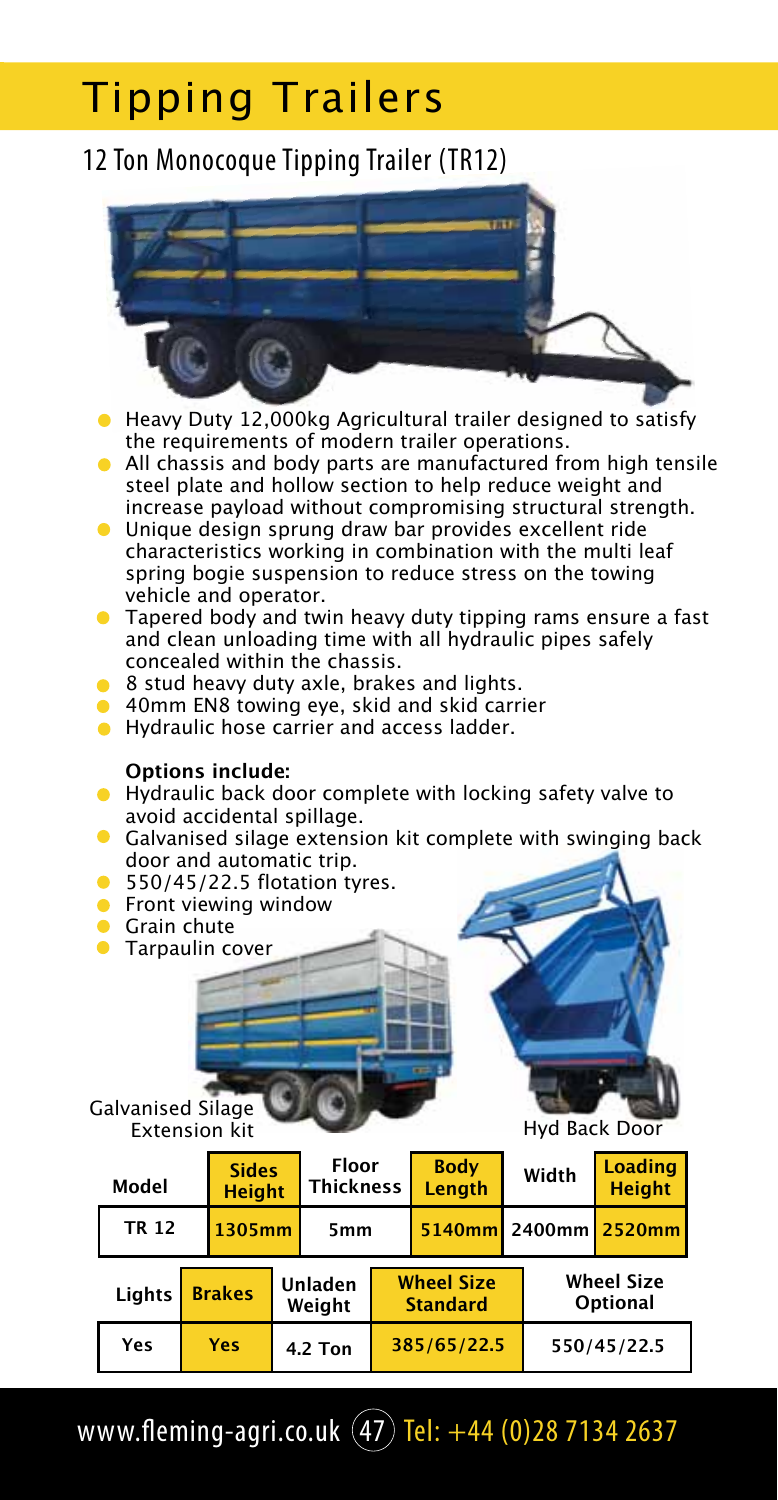# Flat Bed Bale Trailers

### Flatbed Bale Trailer



TRF21 (6.5m) & TRF25 (7.6m)

- Heavy duty 8 stud wide track one piece axles for long trouble free life.
- 2.44m (8ft) wide body with a 4mm Floor  $\bullet$
- $\bullet$ 385/65/22.5 super single tyres on TRF25
- Spring bogie Tandam axles 70x70x6 stud on  $\bullet$ 12.5/80/15.3 tyres on TRF21
- Spring bogie on tandem 80x80x8 stud axles on TR25 combines stability over uneven terrain and smooth road use.
- Optional bale ladder for front and rear  $\bullet$
- $\bullet$ Hydraulic braked axles with Rear recessed lights as standard.
- $\blacksquare$ Side reflectors as standard.
- Sturdy rigid headboard.  $\bullet$
- $\bullet$ Large rope box on TRF21



| Model       | <b>Floor</b><br><b>Thickness</b> | Body<br>Length |       | Loading<br><b>Height</b> |
|-------------|----------------------------------|----------------|-------|--------------------------|
| <b>TR21</b> | 4 <sub>mm</sub>                  | 6.56m          | 2.45m | 1.02m                    |
| <b>TR25</b> | 4 <sub>mm</sub>                  | 7.46m          | 2.45m | 1.24m                    |

| <b>Model</b>     |            | Lights Brakes | Unladenl<br>Weight | Wheel Size Wheel Size<br><b>Standard</b> | <b>Optional</b> |
|------------------|------------|---------------|--------------------|------------------------------------------|-----------------|
| TR <sub>21</sub> | <b>YES</b> | <b>YES</b>    |                    | $2.14$ Ton 12.5/80/15.3                  | N/A             |
| <b>TR25</b>      | <b>YES</b> | <b>YES</b>    |                    | 2.88 Ton 385/65/22.5                     | N/A             |

www.fleming-agri.co.uk  $(48)$  Tel:  $+44$  (0)28 7134 2637